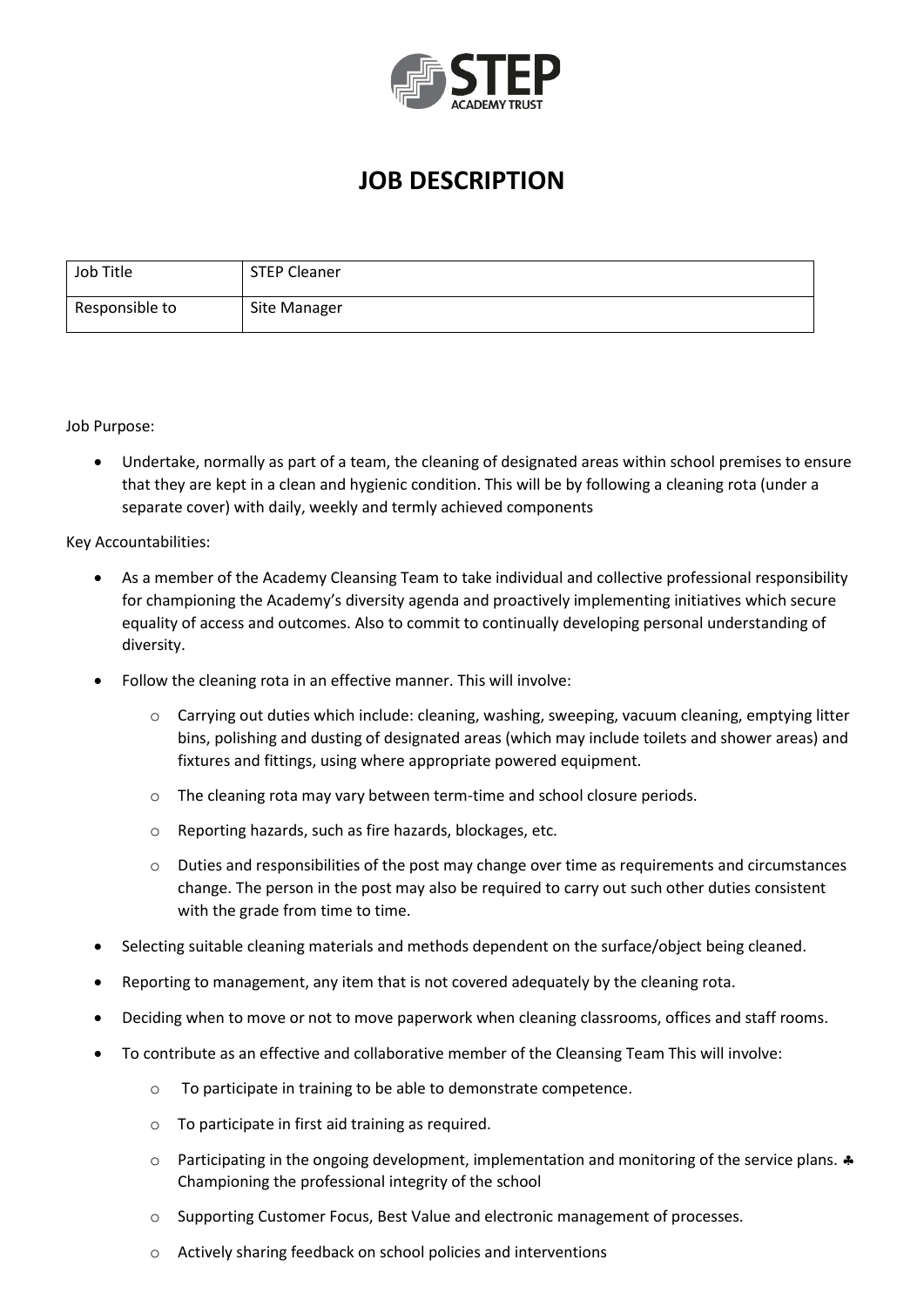#### Safeguarding commitment

STEP Academy Trust is committed to safeguarding and promoting the welfare of children and young people and expects all staff and volunteers to share this commitment. An enhanced DBS check is required for this post.

# Personal Development

Maintain a commitment to your own professional development. Be aware of changing employment legislation, new developments and innovations through the use of publications, internet and other resources. Stay informed about relevant changes and emerging themes within the sector.

# Commitment to Equality and anti-racism

STEP Academy Trust has a strong commitment to achieving equality of opportunity in its services to the community and in the employment of people. It expects all employeesto understand, comply with and to promote its policies in their own work, to undertake any appropriate training and to challenge racism, prejudice and discrimination.

# Commitment to Diversity

Take individual and collective professional responsibility for championing the Trust's anti-racism agenda and proactively implementing initiatives which secure equality of access and outcomes. Also to commit to continually developing personal understanding of diversity.

# Green Statement

Seek opportunities for contributing to sustainable development of the Trust, in accordance with the Trust's Green Commitment. In particular, demonstrate good environmental practice such as energy efficiency, use of sustainable materials, sustainable transport, recycling and waste reduction.

#### Data Protection

To be aware of the Trust's responsibilities under the Data Protection Act 2018 and GDPR and ensure compliance.

#### Confidentiality

You are expected to treat all information acquired through your employment, both formally and informally, in strict confidence.

#### Health & Safety

Every employee is responsible for their own Health & Safety, as well as that of colleagues, service users and the public. Employees should co-operate with management, follow established systems of work, use protective equipment where necessary and report defectives and hazards to management.

The post holder may be required to perform other than these duties given in the job description. The particular duties and responsibilities attached to posts may vary from time to time without changing the general character of the duties or the level of responsibility. The job description is not a comprehensive statement of duties but sets out the main expectations of the Trust.